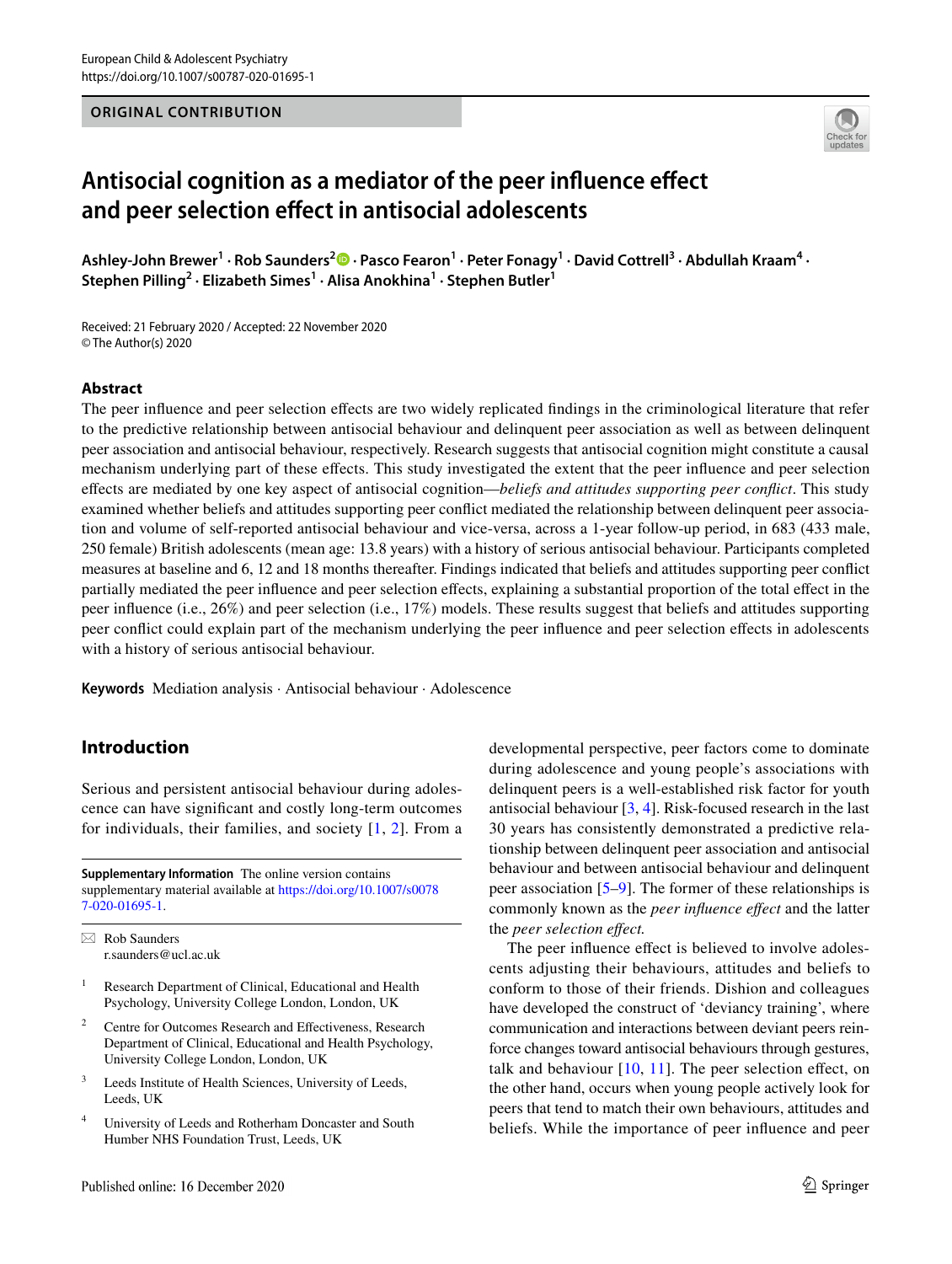selection effects are well established, much less is known about why youth would select or be infuenced by certain peers. Understanding how influence and peer selection efects may result in antisocial behaviour, and how engagement in antisocial acts may bring about peer infuence and peer selection effects would improve understanding of the proximal mechanisms underlying the development and persistence of antisocial behaviour and highlight potential targets for intervention.

Research suggests that the peer infuence and peer selection effects could be transmitted by similar causal mechanisms, namely certain forms of *antisocial cognition* [[12](#page-9-7)[–15](#page-9-8)]. Antisocial cognition has no formal defnition, but has been used to refer to attitudes, beliefs, and thinking supportive of crime [[16\]](#page-9-9). Congruent with this defnition, the role of antisocial cognitions as a mediator between peer infuence and peer selection effects and antisocial behaviour is suggested by numerous theories of criminal conduct [\[17](#page-9-10)–[19\]](#page-9-11) and recent empirical studies [\[12](#page-9-7)[–15\]](#page-9-8). For example, Sutherland [[18\]](#page-9-12) suggested that attitudes favourable to law-breaking behaviour learned in the context of deviant peer associations were the primary mechanisms for the transmission of peer delinquency, while Akers [\[17](#page-9-10)] identifed both antisocial attitudes and modelled deviant behaviour as coming together to infuence deviant peer associations and delinquent behaviour. More recently, in a series of empirical studies [\[12](#page-9-7)[–15](#page-9-8)], Walters examined the extent to which antisocial cognitions mediated the peer influence and peer selection effects. In an initial mediation analysis [\[12\]](#page-9-7), Walters assessed *proactive criminal thinking* using four items asking about the acceptability of stealing in given situations and discovered that this measure partially mediated the peer infuence efect in youths aged 10–18 years, without a history of serious ofending, from the British Ofending, Crime and Justice Survey. Two successive studies found that proactive criminal thinking regarding the acceptability of violence, breaking rules and lying in certain situations, and *attitudes toward deviance*, independently and conjointly mediated part of the peer infuence efect in a sample of American youths aged 11–17 years from the National Youth Survey [\[14](#page-9-13), [15](#page-9-8)]. Finally, in a group of male adjudicated adolescents aged 14–19 years from the Pathways to Desistance study [[13](#page-9-14)], several measures of antisocial cognition partially mediated the peer influence effect and peer selection effect, respectively. These theoretical and empirical fndings suggest that aspects of antisocial cognitions such as antisocial beliefs and attitudes could explain at least part of the peer infuence and peer selection efects.

Empirical research has shown that antisocial beliefs and attitudes are associated with antisocial behaviour in crosssectional and longitudinal studies of high school students and young ofenders [[20](#page-9-15)[–25\]](#page-9-16). In a sample of youths aged 10–18 years without a history of serious ofending from the British Offending, Crime and Justice Survey, an initial mediation analysis suggested that beliefs supportive of stealing partially mediated the peer influence effect [\[12](#page-9-7)]. Subsequent studies found that beliefs and attitudes supportive of aggressive and non-aggressive antisocial behaviours independently and conjointly mediated part of the peer infuence efect in a sample of American youths aged 11–17 years from the National Youth Survey [\[14](#page-9-13), [15](#page-9-8)]. These fndings suggest that antisocial beliefs and attitudes may partly account for the peer influence and peer selection effects [[12–](#page-9-7)[15](#page-9-8)].

While these fndings are encouraging and serve to establish links between antisocial beliefs and attitudes and these deviant peer processes, they tend to employ rather broad indices of antisocial cognitions with limited reliability and validity. Furthermore, we know of only one study that has examined aspects of antisocial cognition as a mediator of the peer infuence and selection efects in young people with a history of serious antisocial behaviour [[13](#page-9-14)], yet this group is the most likely to offend across the lifespan  $[26–28]$  $[26–28]$  $[26–28]$ . Our approach is to aim for greater specifcity by identifying specifc domains of antisocial beliefs and attitudes, and in doing so examine cognitions that are linked to certain types of peer interactions. Consequently, we identify antisocial beliefs and attitudes supportive of peer confict as a factor that may specifcally contribute to both peer infuence and peer selection effects. From this perspective, we propose that young people with beliefs and attitudes accepting of engaging in confict with peers, physical fghting, and aggressive peer interactions, are more likely to be infuenced by likeminded antisocial peers, and to gravitate toward each other.

There are emerging fndings that highlight the importance of beliefs and attitudes supportive of peer confict for the development of antisocial behaviour. In two initial studies of the psychometric properties of the Antisocial Beliefs and Attitudes Scales (ABAS), a peer confict factor demonstrated good reliability and validity and predicted selfreported antisocial behaviour in primary and secondary school children in Canada [\[29\]](#page-9-19) and the U.K. [\[20](#page-9-15)], as well as self- and parent-reported antisocial behaviour in British young offenders [[20\]](#page-9-15). These findings suggest that young people who endorse beliefs and attitudes supporting peer confict are more likely to engage in antisocial behaviour and that the presence of such beliefs and attitudes may be fundamental to understanding the development and persistence of antisocial behaviour. The predictive relationships observed by Butler and colleagues [[20,](#page-9-15) [29\]](#page-9-19) and the fact that delinquent beliefs have been shown to positively correlate with both delinquent behaviour and delinquent peer association [[30\]](#page-9-20), indicate that beliefs and attitudes supporting peer confict could explain part of the peer infuence and peer selection effects. Finally, in an interesting and relevant meta-analysis of 20 studies, adherence to subcultural "street code" beliefs had a positive effected on youth offending and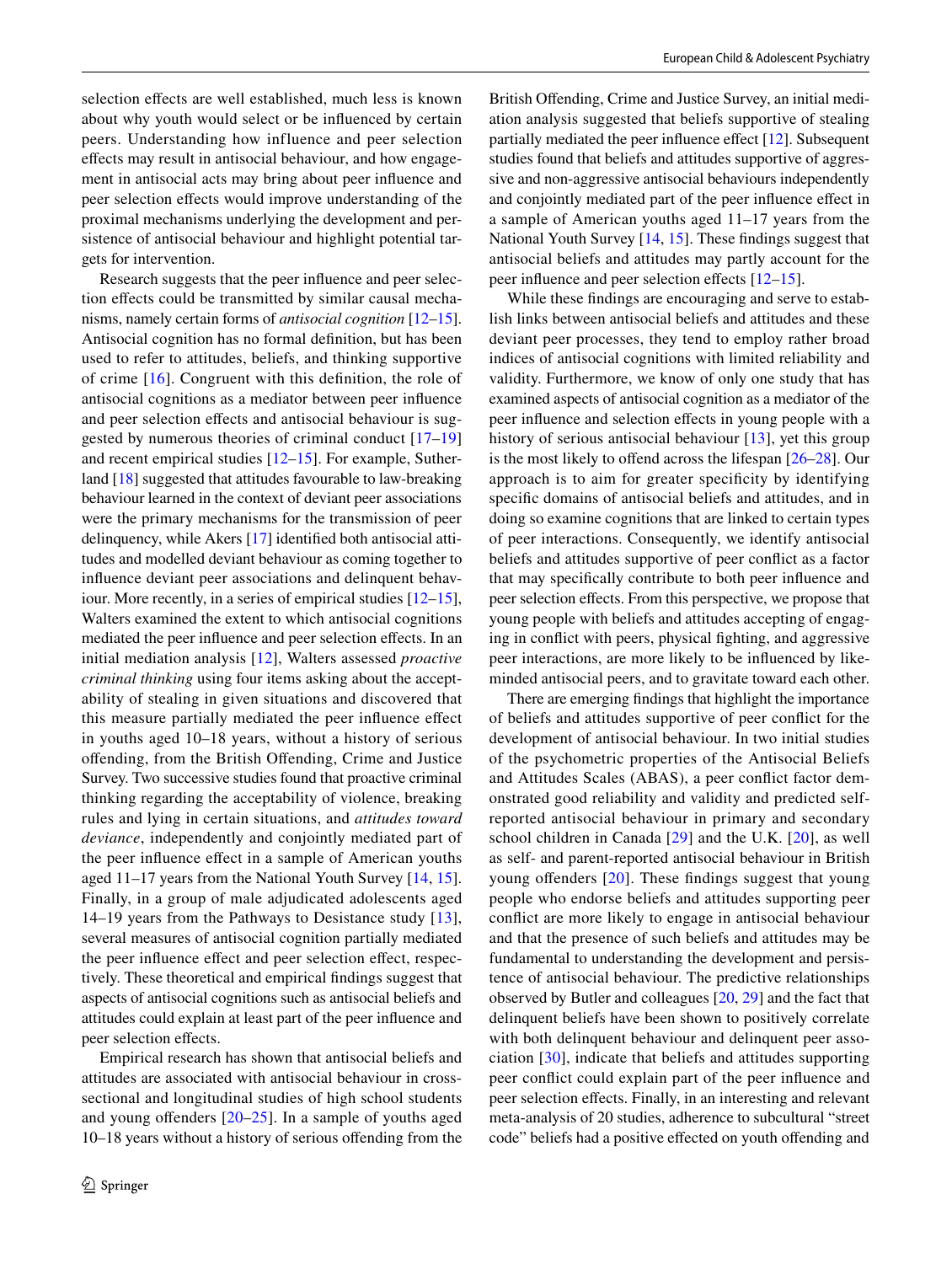in particular, violent offending  $[31]$  $[31]$  $[31]$ . Street code beliefs involved treating young ofenders with the deference and respect, earned amongst their peers by showing that they are not to be trifed or messed with, that they are ready to display threatening behaviour, and that they will defend themselves against instances of peer confict such as disrespect or interpersonal aggression. This meta-analysis suggests that antisocial beliefs and attitudes toward peer confict are robustly associated with youth offending and may be central to understanding the peer ecologies that promote youth criminogenic behaviour in urban communities.

In summary, affiliating with delinquent peers who endorse beliefs and attitudes supporting peer confict could provide an environment that fosters and reinforces such antisocial cognitions. The existence and strengthening of these cognitions might then increase the likelihood of confict with peers or other forms of antisocial behaviour, and once a person has engaged in antisocial behaviour, they might be more likely to associate with peers who have engaged in similar behaviours. As reported above, this view is consistent with several eminent and empirically supported theories of crime [\[17,](#page-9-10) [18,](#page-9-12) [30,](#page-9-20) [32,](#page-9-22) [33\]](#page-9-23) and accumulating empirical evidence.

The current study investigates whether beliefs and attitudes supporting peer confict mediate the peer infuence and peer selection efects in adolescents with a history of serious behaviour. This was explored in two mediation analyses of longitudinal data collected from adolescents with a history of serious antisocial behaviour over an 18-month period. It was hypothesised that: (1) delinquent peer association would predict beliefs and attitudes supporting peer confict, which in turn would predict self-reported antisocial behaviour and, thus, beliefs and attitudes supporting peer confict would mediate the peer infuence efect; and (2) that self-reported antisocial behaviour would predict beliefs and attitudes supporting peer confict, which in turn would predict delinquent peer association and, thus, beliefs and attitudes supporting peer conflict would mediate the peer selection effect.

## **Method**

#### **Design and participants**

This paper reports a secondary analysis of data from the Systemic Therapy for at Risk Teens (START) study (trial registration ISRCTN77132214); a national multicentre pragmatic clinical randomised controlled trial, comparing the efficacy of Multisystemic therapy (MST) with management as usual (MAU) in reducing risk of out-of-home placement in adolescents due to signifcant antisocial behaviour. Young people with moderate-to-severe antisocial behaviour were recruited from social services, youth offending teams, schools, child and adolescent mental health services (CAMHS), and

voluntary services, with full details on methodology and participant eligibility available from the START study protocol and report [[34](#page-9-24), [35\]](#page-9-25). For the current analysis, data were used from all 683 (63.4% male, 36.6% female) participants aged  $11-17$  years (mean = 13.81) who entered the START trial. Most participants were White British/European (78%), and from lower income households (62%). No further inclusion criteria were applied for the current analysis, and descriptive statistics for the sample are presented in Table [1](#page-3-0). Consenting participants completed a battery of questionnaires at baseline, after which approximately half were randomised to MST or MAU. MST was delivered over 3–6 months (average duration 139 days). Follow-up assessments were conducted six, 12 and 18 months after baseline and participants were not contacted between assessments. The study thus comprised four data collection timepoints.

#### **Measures**

#### **Delinquent peer association**

Delinquent peer association was measured using the 'Your Friends' subscale of the Self-Report Delinquency measure (SRD [[36\]](#page-9-26)), which comprises seven items asking about respondents' peer involvement in antisocial behaviour during the last 6 months (e.g., substance use, truancy, theft, violent behaviour). Items are rated on Likert scales, which vary between items, and individual item scores are summed to form a total score for delinquent peer association in the last 6 months (range 0–20). The subscale has demonstrated split-half reliability [\[36\]](#page-9-26) and construct validity in relation to self-reported delinquency in early-to-mid adolescence [\[36](#page-9-26), [37\]](#page-9-27). Excellent reliability (Cronbach's alpha=0.92) was reported in the study sample averaged across the included timepoints [\[34](#page-9-24)].

#### **Antisocial behaviour**

Antisocial behaviour was measured using the Volume of Delinquency subscale of the SRD [[36\]](#page-9-26) which comprises 21 items about respondents' involvement in antisocial behaviour during the last six months. Items are rated on Likert scales, which vary between items, and individual item scores are summed to form a total score for volume of antisocial behaviour in the last 6 months (range 0–153). The subscale has demonstrated split-half reliability [[36,](#page-9-26) [37](#page-9-27)] and concurrent validity in relation to officially recorded delinquency in early-to-mid adolescence [\[37](#page-9-27)].

#### **Antisocial beliefs and attitudes**

Beliefs and attitudes supporting peer confict were measured using the peer confict factor of the ABAS [[20](#page-9-15), [29](#page-9-19)],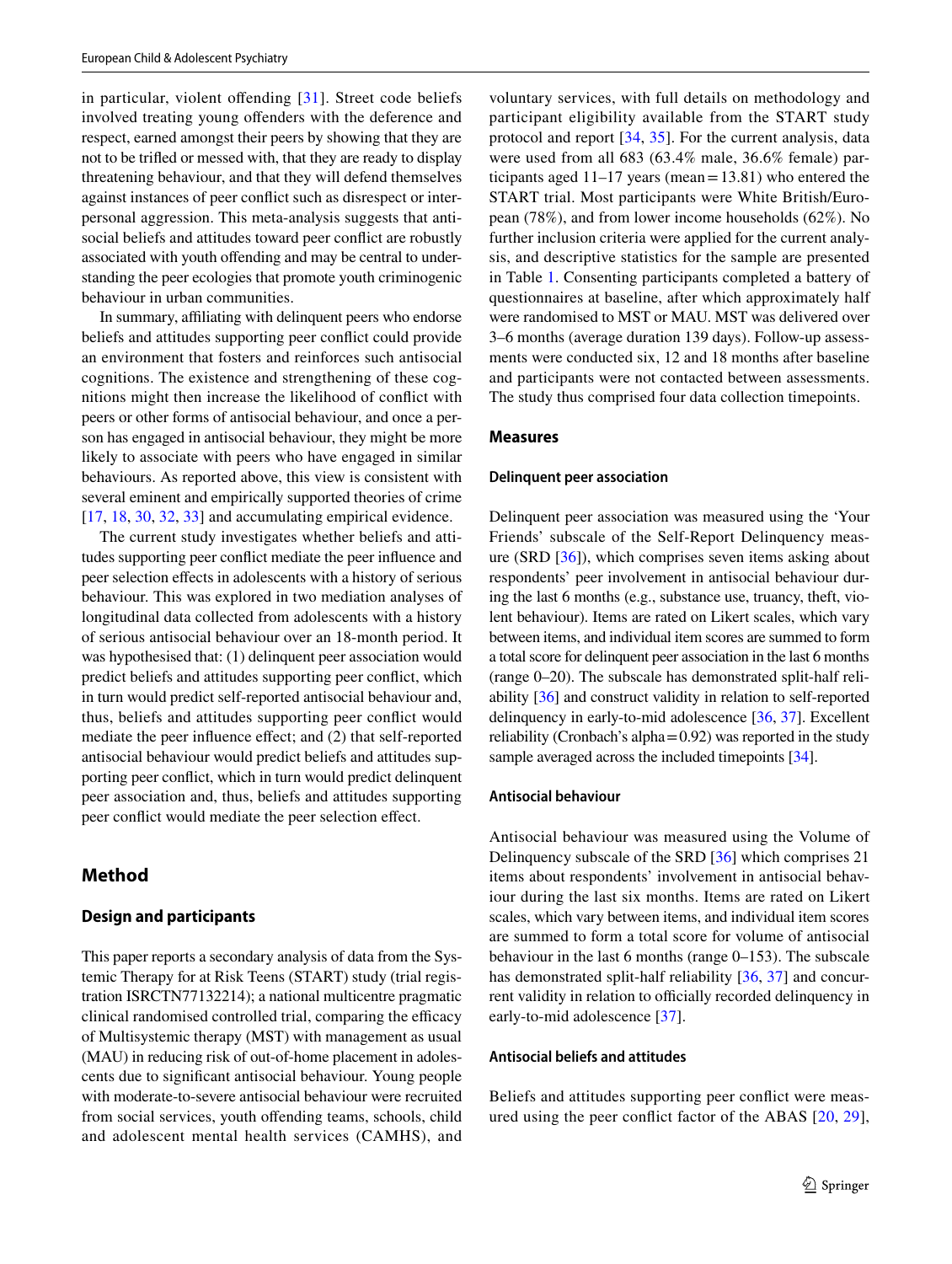| Variable                       | $\cal N$ | $\cal M$         | ${\rm SD}$ |
|--------------------------------|----------|------------------|------------|
| Age                            | 683      | 13.81            | 1.41       |
| PC-baseline                    | 683      | 6.77             | 4.01       |
| $PC-12$                        | 486      | 6.52             | 3.58       |
| DPA-baseline                   | 683      | 4.95             | 4.65       |
| DPA-6                          | 672      | 4.76             | 4.18       |
| <b>DPA-18</b>                  | 461      | 4.58             | 4.19       |
| Vol-baseline                   | 683      | 19.59            | 17.06      |
| Vol-6                          | 672      | 15.96            | 14.42      |
| $Vol-18$                       | 461      | 8.74             | 8.28       |
| Variable                       |          | $\boldsymbol{N}$ | $\%$       |
| Gender                         |          |                  |            |
| Male                           |          | 433              | 63.4       |
| Female                         |          | 250              | 36.6       |
| Treatment                      |          |                  |            |
| <b>MST</b>                     |          | 342              | 50.1       |
| MAU                            |          | 341              | 49.9       |
| Ethnicity                      |          |                  |            |
| White British/European         |          | 535              | 78.3       |
| <b>Black African/Caribbean</b> |          | 71               | 10.4       |
| Asian                          |          | 16               | 2.3        |
| Mixed/Other                    |          | 51               | 7.5        |
| Unknown                        |          | 10               | 1.5        |
| Socio-economic status          |          |                  |            |
| Low                            |          | 424              | 62         |
| Medium                         |          | 178              | 26         |
| High                           |          | 68               | 10         |
| Unknown                        |          | 13               | 2          |

<span id="page-3-0"></span>**Table 1** Descriptive statistics for study variables

 *N* number of non-missing cases, *M* mean; *SD* standard deviation, % percentage, *Age* age at study entry, *PC-baseline* beliefs and attitudes supporting peer confict at baseline, *PC-12* beliefs and attitudes supporting peer confict 12 months after randomisation, *DPA-baseline* delinquent peer association at baseline, *DPA-6* delinquent peer association 6 months after randomisation, *DPA-18* delinquent peer association 18 months after randomisation, *Vol-baseline* volume of antisocial behaviour at baseline, *Vol-6* volume of antisocial behaviour 6 months after randomisation, *Vol-18* volume of antisocial behaviour 18 months after randomisation, *Treatment* treatment group, *MST* multisystemic therapy, *MAU* management as usual, Socio-economic status: *low* ross household income<£15,000 per year, *medium* Gross household income £15,001 to £30,000 per year, *high* Gross household income>£30,000 per year

which comprises 10 items asking about respondents' beliefs and attitudes about peer confict (e.g., *Fighting is cool when you're with a group of kids, It's ok to walk away from a fght, It's fun and exciting to belong to a gang*). Items are rated on a three-point Likert scale and summed to form a total score for beliefs and attitudes supporting peer confict (range 0–20). The peer confict factor has demonstrated adequate internal consistency (Cronbach's alpha=0.77) and test–retest reliability  $(r=0.77)$  over an 8-week period [\[20\]](#page-9-15), as well as concurrent, predictive, and construct validity in community and ofending samples of adolescents [\[20,](#page-9-15) [29\]](#page-9-19). Excellent reliability (Cronbach's  $alpha = 0.93$ ) was reported in the study sample averaged across the included timepoints [[34](#page-9-24)].

#### **Statistical analysis**

Mediation analysis was performed in Stata 14 [[38\]](#page-10-0). Information on mediation analysis is presented in Supplementary Materials A. Age, gender, socioeconomic status and treatment group (MST/MAU) did not correlate with any variables in this study and were therefore excluded from the main mediation analyses.

Two mediation models were specifed. The peer infuence model tested whether antisocial beliefs and attitudes supporting peer confict 12 months after randomisation mediated the relationship between delinquent peer association 6 months after randomisation and volume of self-reported antisocial behaviour 18 months after randomisation. The peer selection model examined whether antisocial beliefs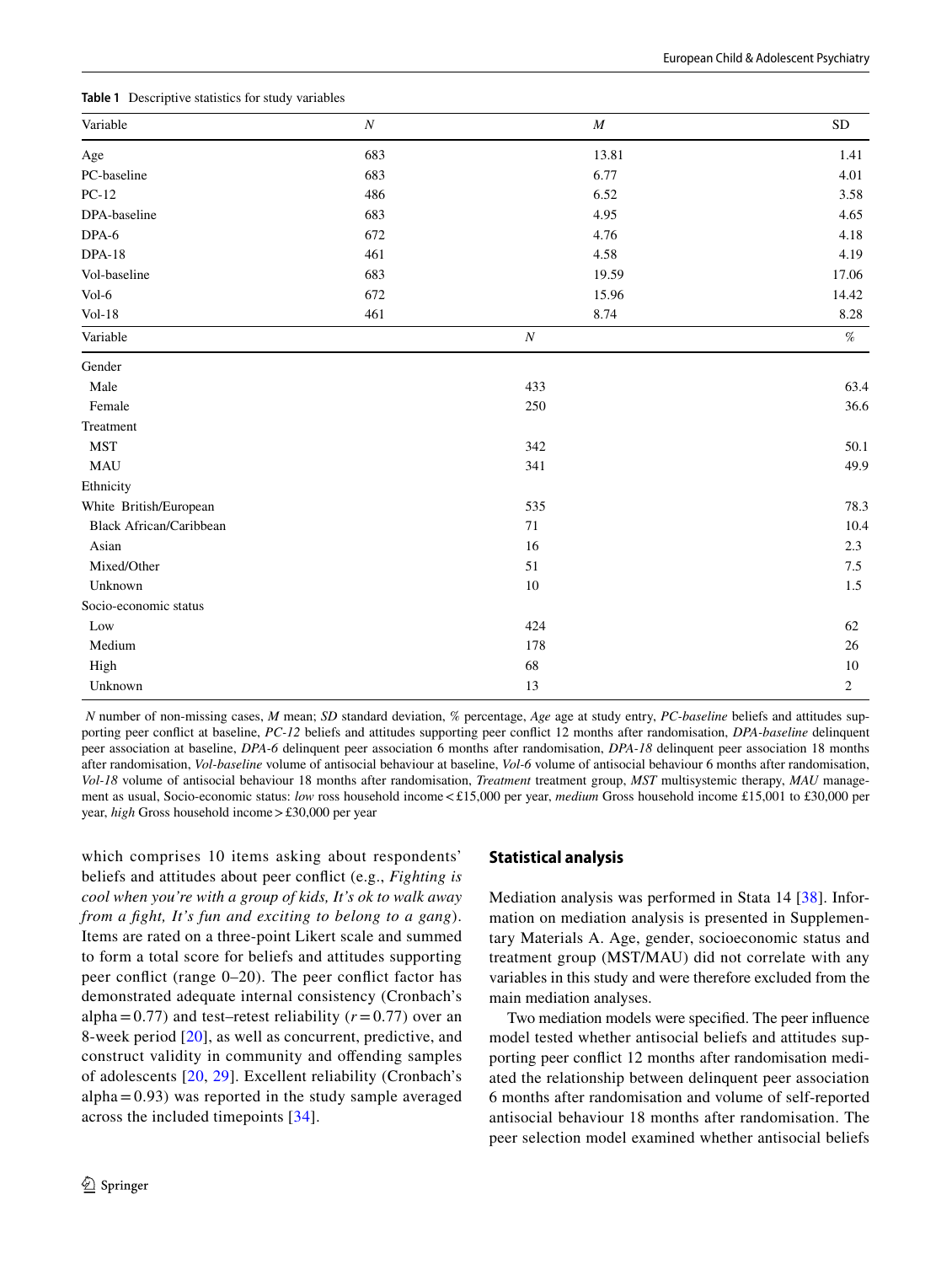and attitudes supporting peer confict 12 months after randomisation mediated the relationship between volume of self-reported antisocial behaviour 6 months after randomisation and delinquent peer association 18 months after randomisation. Models were specifed from the 6-month time point and therefore after the MST intervention had been received (MST was delivered in the frst 3–6 months of the trial). Baseline precursor measures of mediator and dependent variables were included in mediation models and allowed to covary to control for the effects of these measures on these variables.

Specifed models were recursive, over identifed and estimated using the Satorra–Bentler estimator in Stata. Sensitivity testing was conducted using Kenny's [\[39](#page-10-1)] "failsafe ef" procedure to understand how much an unobserved covariate would need to correlate with mediator and dependent variables to reduce the relationship between these variables to zero and, thus, confound any observed indirect efect. The robustness of the indirect efects were further explored by calculating bias-corrected bootstrapped confdence intervals (5000 bootstrap replications), and controlling for START trial intervention received as well as age and gender in additional sensitivity analyses. Further sensitivity analyses were conducted controlling for the timepoint 6-months before included variables (i.e. the 6-month peer confict score, as well as the 12-month volume of self-reported antisocial behaviour and 12-month delinquent peer association for the peer infuence and peer selection models, respectively) to additionally control for the potential impact of START trial intervention.

There was no evidence of multicollinearity between the control and predictor variables for either model estimated (peer influence model: tolerance  $= 0.732 - 0.971$ ,

<span id="page-4-0"></span>**Table 2** Peer influence effect: direct, total and indirect effects

 $VIF = 1.030-1.366$ ; peer selection model: tolerance =  $0.769 - 0.977$ , VIF =  $1.024 - 1.301$ ).

#### **Missing data**

Complete data for the 13 variables in this study was available for 370 participants (54.2%). Eight variables had less than two percent missing data and the remaining fve variables had between 19 and 33% missing data. Variables with over 30% missingness included delinquent peer association (32.5%) and volume of self-reported antisocial behaviour (31.5%) 18 months after randomisation.

Little's Missing Completely at Random test showed that the pattern of missing data was *missing completely at random*, *X2* (194, *N*=461–683)=214.39, *p*=0.15. Missing data were, therefore, handled using expectation maximisation as implemented in SPSS.

#### **Results**

#### **Peer infuence efect**

Pairwise correlations between the variables specifed in the peer infuence model are presented in the supplementary materials Table B1. A mediation analysis was performed to examine whether beliefs and attitudes supporting peer confict 12 months after randomisation mediated the relationship between delinquent peer association six months after randomisation and volume of self-reported antisocial behaviour 18 months after randomisation. Findings are presented in Table [2](#page-4-0) and Fig. [1.](#page-5-0)

| Path                       | Direct effects        |      |      |       |                  |  |
|----------------------------|-----------------------|------|------|-------|------------------|--|
|                            | $B(95\% \text{ CI})$  | SE B | β    | z     | $\boldsymbol{p}$ |  |
| DPA-6 to PC-12 (Path A)    | 0.07(0.006; 0.132)    | 0.03 | 0.08 | 2.13  | 0.03             |  |
| PC-12 to Vol-18 (Path B)   | 0.44(0.261; 0.614)    | 0.09 | 0.19 | 4.86  | < 0.001          |  |
| DPA-6 to Vol-18 (Path C')  | $0.09(-0.074; 0.247)$ | 0.08 | 0.04 | 1.06  | 0.29             |  |
| PC-baseline to PC-12       | 0.39(0.323; 0.452)    | 0.03 | 0.43 | 11.83 | < 0.001          |  |
| Vol-baseline to Vol-18     | 0.14(0.105; 0.179)    | 0.02 | 0.29 | 7.55  | < 0.001          |  |
| Total and indirect effects |                       |      |      |       |                  |  |
| DPA-6 to Vol-18            | $B(95\% \text{ CI})$  | SE B | β    | Z.    | p                |  |
| Total effect               | $0.12(-0.044;0.278)$  | 0.08 | 0.06 | 1.42  | 0.15             |  |
| Indirect effect            | 0.03(0.001; 0.059)    | 0.15 | 0.02 | 2.02  | 0.04             |  |

*B* (95% CI) unstandardized coefficient with 95% confidence intervals, *β* standardised coefficient, *z* asymptotic z-test, *p* statistical significance level of the asymptotic z-test; *N* 663. *PC-baseline* beliefs and attitudes supporting peer confict at baseline, *PC-12* beliefs and attitudes supporting peer confict 12 months after randomisation, *DPA-6* delinquent peer association 6 months after randomisation, *Vol-baseline* volume of antisocial behaviour at baseline, *Vol-18* volume of antisocial behaviour 18 months after randomisation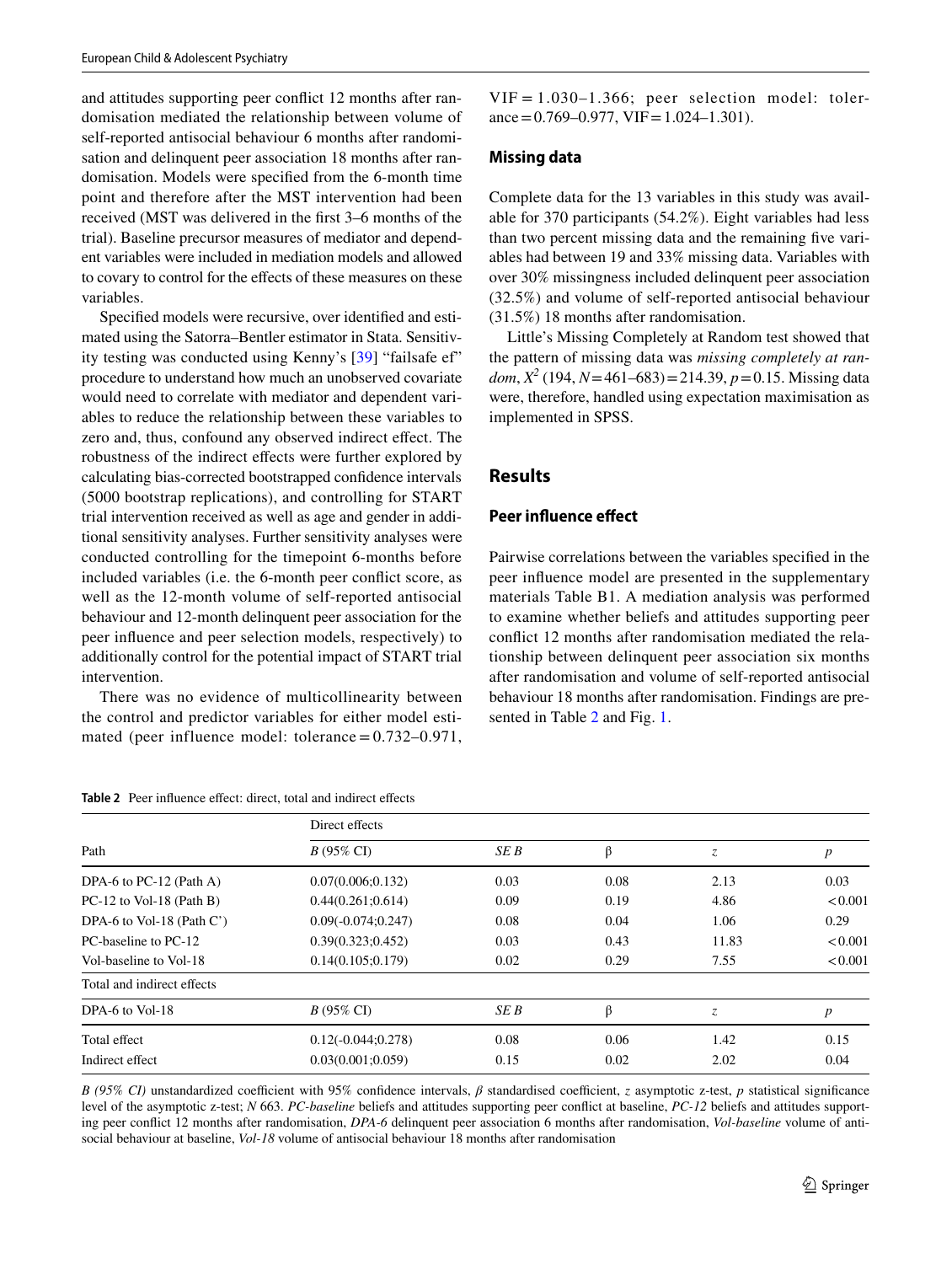

<span id="page-5-0"></span>**Fig. 1** Path diagram for the peer infuence mediation model. *N*=663. Standardised beta coefficients are reported and precursor variables are not shown; \**p*<.05, \*\**p*<.01. *DPA-6* delinquent peer association 6 months after randomisation, *PC-12* beliefs and attitudes supporting peer confict 12 months after randomisation, *Vol-18* volume of antisocial behaviour 18 months after randomisation

Delinquent peer association 6 months after randomisation had a significant direct effect on beliefs and attitudes supporting peer confict 12 months after randomisation (Path A) but did not have a signifcant direct efect on volume of selfreported antisocial behaviour 18 months after randomisation (Path C'), when controlling for the efect of beliefs and attitudes and volume of self-reported antisocial behaviour at baseline. Beliefs and attitudes supporting peer confict 12 months after randomisation had a signifcant direct efect on volume of self-reported antisocial behaviour 18 months after randomisation (Path B), when controlling for beliefs and attitudes supporting peer confict and volume of selfreported antisocial behaviour at baseline.

<span id="page-5-1"></span>**Table 3** Peer selection efect: direct, total and indirect efects

The indirect path from delinquent peer association six months after randomisation to volume of self-reported antisocial behaviour 18 months after randomisation through beliefs and attitudes supporting peer confict 12 months after randomisation was signifcant. Bias-corrected bootstrapped confdence intervals confrmed the statistical signifcance of the indirect effects (BC  $95\%$  CIs = 0.010–0.069). The total efect of delinquent peer association six months after randomisation on volume of self-reported antisocial behaviour 18 months after randomisation was not signifcant. The indirect effect accounted for 26% of the total effect of delinquent peer association 6 months after randomisation on volume of self-reported antisocial behaviour 18 months after randomisation. Fifteen percent of the variance in the volume of selfreported antisocial behaviour 18 months after randomisation was explained by the model.

Sensitivity testing revealed that unobserved covariates would need to correlate 0.25 with the mediator and dependent variable to eliminate the indirect efect of beliefs and attitudes supporting peer confict on the peer infuence efect observed. Findings were replicated when controlling for START treatment (MST or MAU) received, age and gender (indirect effect:  $B = 0.03$ , 95% CIs = 0.001–0.056), as well as when including peer confict at 6 months and self-reported antisocial behaviour 12 months after randomisation as covariates (indirect effect:  $B = 0.01$ , 95% CIs $= 0.001 - 0.033$ ).

## **Peer selection efect**

Pairwise correlations between the variables specifed in the peer selection model are presented in the supplementary materials Table C1. A mediation analysis was performed to

| Path                         | Direct effects       |      |      |       |                  |  |
|------------------------------|----------------------|------|------|-------|------------------|--|
|                              | $B(95\% \text{ CI})$ | SE B | β    | Z.    | $\boldsymbol{p}$ |  |
| Vol-6 to PC-12 (Path A)      | 0.05(0.031;0.067)    | 0.01 | 0.20 | 5.27  | < 0.001          |  |
| PC-12 to DPA-18 (Path B)     | 0.16(0.062; 0.258)   | 0.05 | 0.14 | 3.20  | 0.001            |  |
| Vol-6 to DPA-18 (Path $C'$ ) | 0.04(0.013; 0.064)   | 0.01 | 0.13 | 2.92  | 0.003            |  |
| PC-baseline to PC-12         | 0.34(0.272; 0.402)   | 0.03 | 0.38 | 10.13 | < 0.001          |  |
| DPA-baseline to DPA-18       | 0.14(0.062; 0.212)   | 0.04 | 0.15 | 3.56  | < 0.001          |  |
| Total and indirect effects   |                      |      |      |       |                  |  |
| Vol-6 to DPA-18              | $B(95\% \text{ CI})$ | SE B | β    | Z.    | p                |  |
| <b>Total Effect</b>          | 0.05(0.021; 0.072)   | 0.01 | 0.16 | 3.63  | < 0.001          |  |
| Indirect Effect              | 0.01(0.002; 0.013)   | 0.00 | 0.03 | 2.70  | 0.007            |  |

*B* (95% CI) nstandardized coefficient with 95% confidence intervals, *SE B* standard error for the unstandardised beta coefficient, *β* standardised coefficient; *z* asymptotic z-test, *p* statistical significance level of the asymptotic z-test, *N*=673, *PC-baseline* beliefs and attitudes supporting peer confict at baseline, *PC-12* beliefs and attitudes supporting peer confict 12 months after randomisation, *DPA-baseline* delinquent peer association at baseline, *DPA-18* delinquent peer association 18 months after randomisation, *Vol-6* volume of antisocial behaviour 6 months after randomisation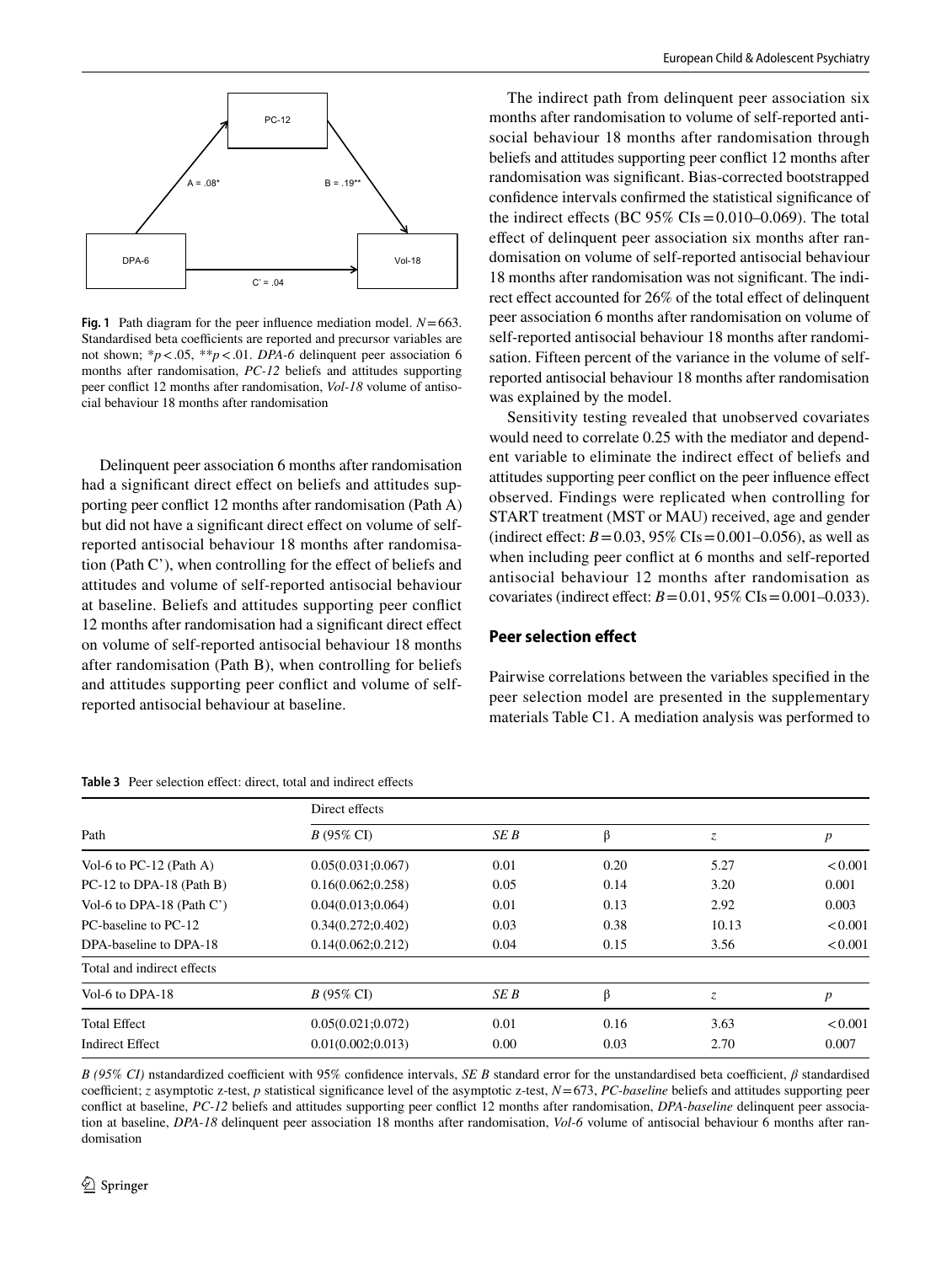

<span id="page-6-0"></span>**Fig. 2** Path diagram for the peer selection mediation model. *N*=673. Standardised beta coefficients are reported and precursor variables are not shown; \*\**p*<01, \*\*\**p*<001, *Vol-6* volume of antisocial behaviour 6 months after randomisation, *PC-12* beliefs and attitudes supporting peer confict 12 months after randomisation, *DPA-18* delinquent peer association 18 months after randomisation

examine whether beliefs and attitudes supporting peer confict 12 months after randomisation mediated the relationship between volume of self-reported antisocial behaviour 6 months after randomisation and delinquent peer association 18 months after randomisation. Findings are presented in Table [3](#page-5-1) and Fig. [2](#page-6-0).

Volume of self-reported antisocial behaviour 6 months after randomisation had a signifcant direct efect on beliefs and attitudes supporting peer conflict 12 months after randomisation (Path A) and delinquent peer association 18 months after randomisation (Path C'), when controlling for the efect of beliefs and attitudes supporting peer confict and delinquent peer association at baseline. Beliefs and attitudes supporting peer confict 12 months after randomisation had a significant direct effect on delinquent peer association 18 months after randomisation (Path B), when controlling for the efect of beliefs and attitudes supporting peer confict and volume of self-reported antisocial behaviour at baseline.

The indirect path from volume of self-reported antisocial behaviour 6 months after randomisation to delinquent peer association 18 months after randomisation through beliefs and attitudes supporting peer confict 12 months after randomisation was signifcant. Bias-corrected bootstrapped confdence intervals confrmed the statistical signifcance of the indirect effects (BC  $95\%$  CIs = 0.003–0.015). The total effect of volume of self-reported antisocial behaviour 6 months after randomisation on delinquent peer association 18 months after randomisation was also signifcant. The indirect effect accounted for 17% of the total effect of volume of self-reported antisocial behaviour 6 months after randomisation on delinquent peer association 18 months after randomisation. Eight percent of the variance in the delinquent peer association scores 18 months after randomisation was explained by the model.

Sensitivity testing revealed that unobserved covariates would need to correlate 0.20 with the mediator and

dependent variable to eliminate the indirect effect of beliefs and attitudes supporting peer confict on the peer selection efect observed. Findings were replicated when controlling for START treatment (MST or MAU) received, age and gender (indirect effect:  $B = 0.01$ , 95% CIs $= 0.002 - 0.014$ ), as well as when including peer conflict at 6 months and delinquent peer association 12 months after randomisation as covariates (indirect effect:  $B = 0.01$ , 95% CIs $= 0.003 - 0.027$ ).

## **Discussion**

This study built upon past research investigating the role of certain forms of antisocial cognition as a mediator of the peer infuence and peer selection efects. As expected, longitudinal analyses provided evidence in favour of both the peer selection and peer infuence efects. Furthermore, we found evidence that beliefs and attitudes supporting peer confict partially mediated the peer infuence and peer selection efects, when controlling for prior levels of the mediator and dependent variables. The mediating efect of beliefs and attitudes explained 26 and 17% of the total efect in the peer infuence and peer selection models, respectively. Sensitivity testing revealed that unobserved covariates would need to correlate 0.25 and 0.20 with the mediator and dependent variable to eliminate the indirect efects observed in the peer infuence and peer selection models respectively. These correlations revealed in sensitivity testing are similar, if not higher, than previous research exploring the peer infuence and peer selection effects  $[13, 14]$  $[13, 14]$  $[13, 14]$  $[13, 14]$  $[13, 14]$ , and at levels suggesting modest robustness of the indirect efects to unobserved covariates [[40\]](#page-10-2).

These longitudinal fndings are concordant with previous studies examining the associations between antisocial cognitions and peer infuence and peer selection efects  $[12–15]$  $[12–15]$  $[12–15]$  $[12–15]$ . In addition, our study extends the external validity of previous research by investigating a novel mediator of the peer infuence and peer selection efects. This novel mediator, namely antisocial beliefs and attitudes supportive of peer confict, was rigorously measured in a large, mixed gender sample of adolescents with a history of serious antisocial behaviour. Our fndings are also consistent with studies documenting a reciprocal relationship between the peer influence and peer selection effects  $[5-9]$  $[5-9]$  $[5-9]$ . In short, this was the frst study to show that beliefs and attitudes supporting peer confict may be involved in the transmission of the peer influence and peer selection effects, while highlighting that these antisocial cognitions may be a risk factor for delinquent peer association and vice-versa.

The developmental importance of antisocial beliefs and attitudes as a common possible mechanism for peer infuence and peer selection efects is important to underline. One of the few studies that document the progression of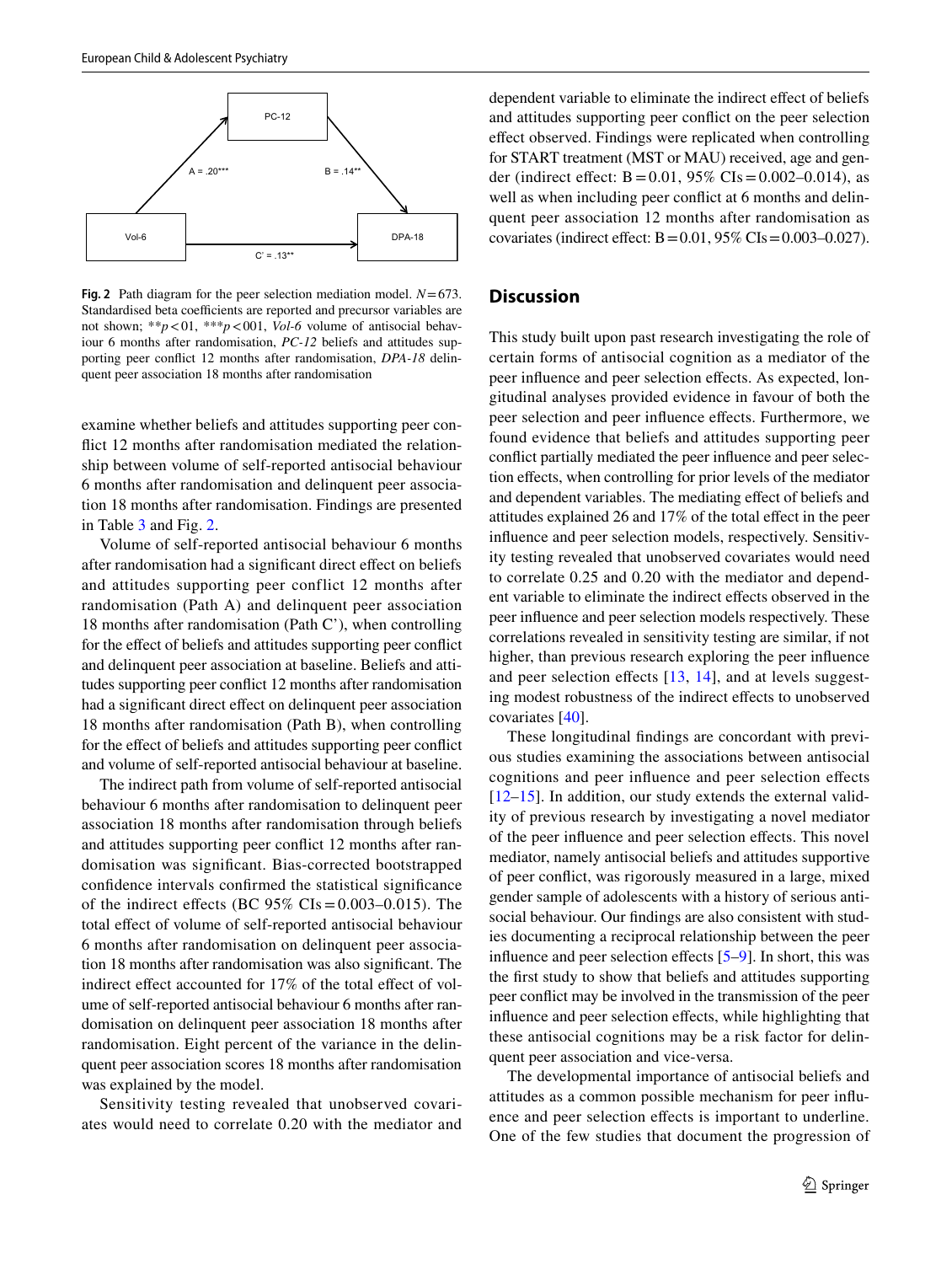antisocial beliefs and attitudes during adolescence found linear increases in attitudes tolerant of theft and violence and their behavioural counterparts across youth aged 6–18 years of age [\[41\]](#page-10-3). The mutual predictive power of attitude/behaviour relations was strongest in mid-to-late adolescence, congruent with the participants in our longitudinal study. More broadly speaking, the well-known cognitive and social advancements of adolescents suggest neuro-maturational changes that highlight both young people's increasing capacity for reasoning and their sensitivity to peer networks [\[42\]](#page-10-4). Consequently, it is critical to understand young people's developing beliefs and attitudes in relation to their peer ecologies.

These fndings are also important in specifying a distinct domain of antisocial beliefs and attitudes as operative in the relationships between deviant peer associations and antisocial behaviour, rather than more general forms of antisocial cognition that are typically investigated in the youth offending literature, such as tolerance of law violations [[43\]](#page-10-5) or moral disengagement [\[25\]](#page-9-16). The significance of antisocial beliefs and attitudes supportive of peer confict is congruent with fundamental insights gained from research into the developmental contributions and life-course trajectories of youth antisocial behaviour. Developmental scholars have identifed that childhood aggression is a risk factor for earlyonset and persistent antisocial behaviour [\[44](#page-10-6), [45\]](#page-10-7), which is promoted by deviant peer associations [[46\]](#page-10-8) and antisocial beliefs and attitudes during adolescence [[47\]](#page-10-9). More recently, meta-analytic results suggest that antisocial beliefs and attitudes toward peer confict, as they are operationalized "on the street" in peer networks, are related to youth ofending and appear to be an important component of peer ecologies that promote youth criminogenic behaviour in urban communities [\[31\]](#page-9-21). Taken together, this literature suggests that the impact of antisocial beliefs and attitudes on youth ofending follows developmental trajectories and is embedded in high-risk peer ecologies. Our results suggest it may be beneficial to complement the longstanding attention paid to the dynamics of parent–child interactions in the development of childhood aggressive and rule-breaking behaviour [\[48\]](#page-10-10), with further research into the cognitive processes that support peer confict in the development of serious and persistent antisocial behaviour during adolescence.

In terms of the peer infuence efect, antisocial youth who associated with other deviant peers were more likely to endorse beliefs supportive of peer confict, which, in turn, were associated with higher levels of antisocial behaviour at the fnal follow-up point. These fndings suggest that deviant peer associations may increase the likelihood of engaging in further antisocial behaviour through shared beliefs and attitudes promotive of aggressive social relating and behaviour. These fndings may point to an important role for antisocial beliefs and attitudes supportive of peer confict in contributing to antisocial behaviour as a consequence of deviant peer infuences.

Regarding the peer selection efect, levels of antisocial behaviour infuenced the development of young people's antisocial beliefs and attitudes supportive of peer confict, suggesting that young people who were already engaging in relatively higher levels of antisocial behaviour, were more likely to endorse beliefs and attitudes supportive of peer confict. These fndings may point to an important role for antisocial beliefs and attitudes supportive of peer confict in contributing to their deviant associations, which may then promote antisocial and ofending behaviour.

The current findings support most major theories of ofending to the extent that they identify antisocial cognition as a risk factor or consequence of delinquent peer association and antisocial behaviour [\[16](#page-9-9), [32](#page-9-22)]. More specifcally, they support the prediction from diferential association theory [[17,](#page-9-10) [18\]](#page-9-12) that aspects of antisocial cognition, like beliefs and attitudes supporting peer confict, constitute important mechanisms underpinning the peer influence effect. Moreover, contrary to social bond theory [[32](#page-9-22)] and the General Theory of Crime [\[49](#page-10-11), [50](#page-10-12)], they imply that antisocial beliefs and attitudes are involved in the transmission of the peer selection efect. Additionally, the fndings are consistent with Interactional Theory [[33](#page-9-23)], which specifes a dynamic, reciprocal relationship between delinquent peer association, antisocial cognition and antisocial behaviour through late childhood and early adolescence. Lastly, these fndings may be applicable to social-cognitive information processing models of aggressive and antisocial behaviour. Integrated social–cognitive information-processing models elaborate two distinct but interacting domains that are central to the development and maintenance of antisocial acts in youth  $[51, 52]$  $[51, 52]$  $[51, 52]$ , namely, "off-line" latent cognitive structures such as beliefs, attitudes, and values that endorse antisocial behavior and "on-line" cognitive decision-making processes, whereby a series of mental operations occur "in the moment" and within a specifc context, such as making a biased hostile attribution [[53\]](#page-10-15), which leads young people to respond in an antisocial way. It is possible that the tendency to continue making hostile attributions "in the moment" is maintained, in part, by offline antisocial beliefs and attitudes supportive of peer confict. This hypothesis would suggest that targeting antisocial beliefs and attitudes about peer confict would help reduce the probability that young people would continue to engage in hostile attributions "in the moment" when confronted with ambiguous peer behaviour that could be interpreted in aggressive ways.

The results of this study may also have relevance for the concepts of *peer contagion* and *deviancy training*. Peer contagion refers to the mutual infuence that occurs between peers and includes behaviours and emotions that can under-mine individual development or cause harm to others [\[54](#page-10-16)].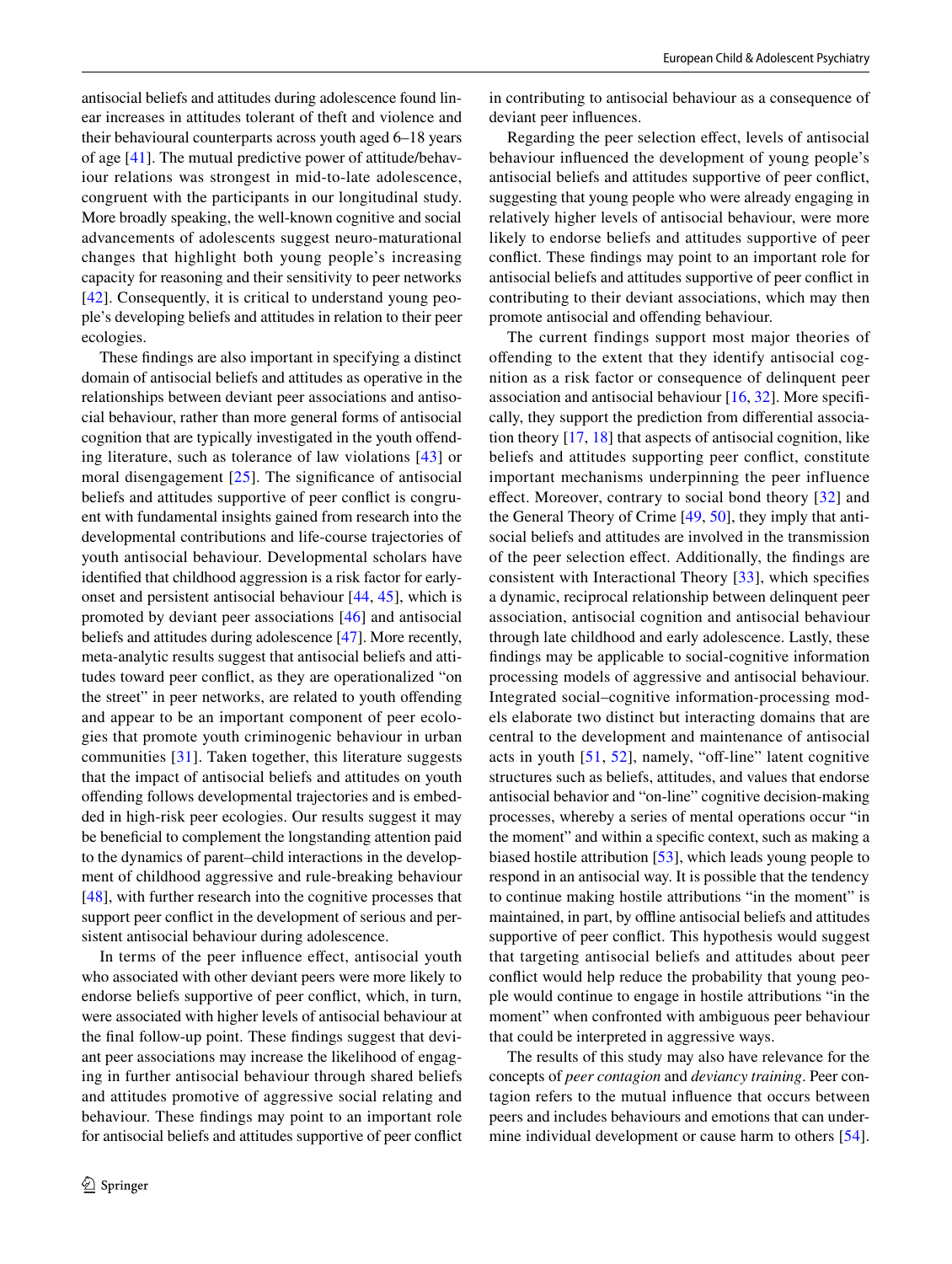The concept has been used to partly explain why some deviancy prevention programmes that place antisocial youth together appear to result in increased antisocial behaviour [\[47\]](#page-10-9). Deviancy training takes place when communications between peers about antisocial topics fosters engagement in antisocial acts and has been identifed as a process of peer contagion [\[55](#page-10-17)]. The current fndings suggest that deviancy training may partly account for peer contagion through the transmission of beliefs and attitudes supporting peer confict between peers. If true, interventions to reduce antisocial behaviour that place antisocial youth together might beneft from trying to understand the extent that adolescents hold beliefs and attitudes supporting peer confict and making such cognitions a target for intervention.

The study had several limitations that should be considered when interpreting the fndings. First, it is not possible to advance causal inferences based on the fndings because the study employed a non-experimental design [\[56–](#page-10-18)[58\]](#page-10-19). Second, the relatively wide age range of participants at study entry (13–17 years) means we cannot say as to when the peer infuence and peer selection efects were most likely to occur on the development trajectory, which may be worth exploring in subsequent research with a sufficient sample size to estimate potential moderating effects. Third, every variable was measured by self-report, which could have infated efect estimates by way of shared method variance. Fourth, this analysis explored the independent presence of peer selection and peer infuence efects, but did not model the effects simultaneously. Further research is needed to understand: (1) the relative importance of beliefs and attitudes supporting peer confict against other potential mediators of the peer infuence and peer selection efects; (2) if the mediation efects observed in this study remain when tested simultaneously rather than independently; and (3) the changing nature of these efects over time.

In sum, the fndings from the mediation analyses support the view that antisocial beliefs and attitudes supportive of peer confict may be fostered and reinforced by delinquent peer associations and antisocial behaviour, and that beliefs and attitudes supporting peer confict could explain part of the mechanism underlying the peer infuence and peer selection efects in adolescents with a history of serious antisocial behaviour. That is, when antisocial adolescents develop peer associations, they are likely to share and promote common beliefs and attitudes that value aggressive behaviour and ways of relating, making antisocial behaviour more likely. Moreover, antisocial adolescents' involvement in antisocial behaviour is likely to consolidate such antisocial beliefs and beliefs, making deviant peer association more likely. Speculatively, antisocial young people associate and infuence each other in part because of shared beliefs and attitudes about peer confict, and, given these beliefs and attitudes about peer confict, are more likely to be attracted to other

antisocial young people. Over time, the outcomes are continued antisocial behaviour and deviant peer associations.

## **Conclusion**

This study suggests that beliefs and attitudes supporting peer confict could explain part of the mechanism underlying the peer influence and peer selection effects in adolescents with a history of serious antisocial behaviour. This distinct domain of antisocial beliefs and attitudes requires greater attention in research attempting to understand the development of serious and persistent antisocial behaviour in young people. Moreover, the extent that adolescents with serious antisocial behaviour hold beliefs and attitudes supporting peer confict should be considered when formulating interventions to reduce or prevent antisocial behaviour, especially those that place youth with a high risk of antisocial behaviour together.

**Acknowledgements** PFo, DC, AK, ES, AA and SB report grants from the Department for Children, Schools and Families and the Department of Health, and non-fnancial support from Youth Justice Board and the National Institute for Health Research (NIHR) Clinical Research Network, in association with the primary study. SP is supported by the National Institute for Health Research University College London Hospitals Biomedical Research Centre.

#### **Compliance with ethical standards**

**Conflict of interest** The authors declare that they have no conficts of interest.

**Ethical approval** Ethical approval was obtained from the South East London Research Ethics committee (09/H1102/55). Written informed content was obtained from participants by a research assistant when they completed their baseline assessment.

**Open Access** This article is licensed under a Creative Commons Attribution 4.0 International License, which permits use, sharing, adaptation, distribution and reproduction in any medium or format, as long as you give appropriate credit to the original author(s) and the source, provide a link to the Creative Commons licence, and indicate if changes were made. The images or other third party material in this article are included in the article's Creative Commons licence, unless indicated otherwise in a credit line to the material. If material is not included in the article's Creative Commons licence and your intended use is not permitted by statutory regulation or exceeds the permitted use, you will need to obtain permission directly from the copyright holder. To view a copy of this licence, visit<http://creativecommons.org/licenses/by/4.0/>.

## **References**

<span id="page-8-0"></span>1. Nock MK, Kazdin AE, Hiripi E, Kessler RC (2006) Prevalence, subtypes, and correlates of DSM-IV conduct disorder in the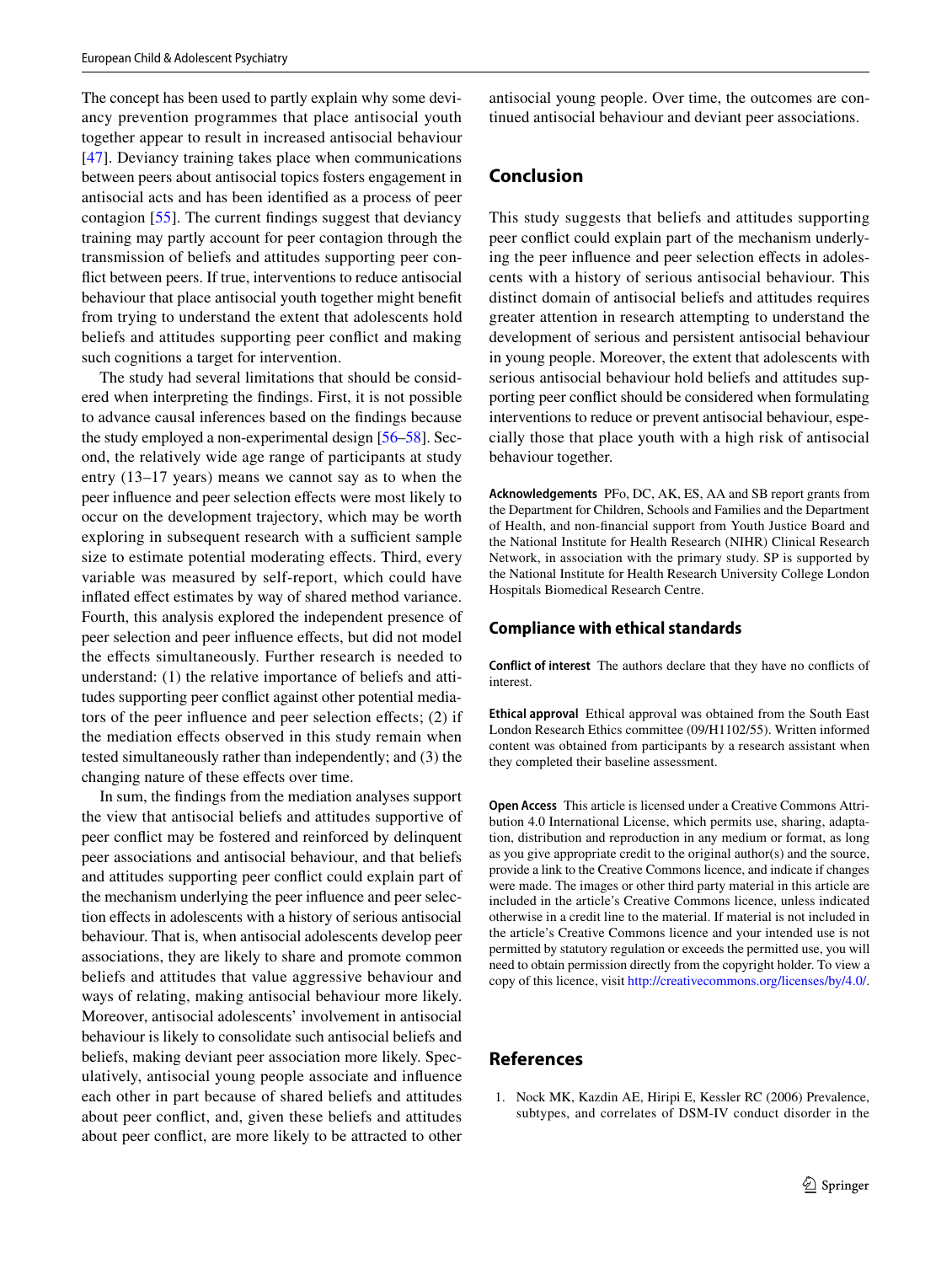National Comorbidity Survey Replication. Psychol Med. [https://](https://doi.org/10.1017/S0033291706007082) [doi.org/10.1017/S0033291706007082](https://doi.org/10.1017/S0033291706007082)

- <span id="page-9-0"></span>2. Nock MK, Kazdin AE, Hiripi E, Kessler RC (2007) Lifetime prevalence, correlates, and persistence of oppositional defant disorder: Results from the National Comorbidity Survey Replication. J Child Psychol Psychiatry Allied Discip. [https://doi.org/](https://doi.org/10.1111/j.1469-7610.2007.01733.x) [10.1111/j.1469-7610.2007.01733.x](https://doi.org/10.1111/j.1469-7610.2007.01733.x)
- <span id="page-9-1"></span>3. Lipsey MW, Derzon JH (2012) Predictors of violent or serious delinquency in adolescence and early adulthood: a synthesis of longitudinal research. In: Loeber R, Farrington DP (eds) Serious & violent juvenile ofenders: risk factors and successful interventions. Thousand Oaks, CA, Sage
- <span id="page-9-2"></span>4. McGee TR, Farrington DP (2019) Developmental and lifecourse explanations of ofending. Psychol Crime Law. [https://](https://doi.org/10.1080/1068316x.2018.1560446) [doi.org/10.1080/1068316x.2018.1560446](https://doi.org/10.1080/1068316x.2018.1560446)
- <span id="page-9-3"></span>5. Dishion TJ, Owen LD (2002) A longitudinal analysis of friendships and substance use: bidirectional infuence from adolescence to adulthood. Dev Psychol 38:480–491
- 6. Giford-Smith M, Dodge KA, Dishion TJ, McCord J (2005) Peer infuence in children and adolescents: crossing the bridge from developmental to intervention science. J Abnorm Child Psychol 33:255–265
- 7. Monahan KC, Steinberg L, Caufman E (2009) Afliation with antisocial peers, susceptibility to peer influence, and antisocial behavior during the transition to adulthood. Dev Psychol 45:1520–1530. <https://doi.org/10.1037/a0017417>
- 8. Seddig D (2014) Peer group association, the acceptance of norms and violent behaviour: a longitudinal analysis of reciprocal efects. Eur J Criminol 11:319–339. [https://doi.org/10.1177/1477370813](https://doi.org/10.1177/1477370813496704) [496704](https://doi.org/10.1177/1477370813496704)
- <span id="page-9-4"></span>9. Svensson Y, Burk WJ, Stattin H, Kerr M (2012) Peer selection and infuence of delinquent behavior of immigrant and nonimmigrant youths: does context matter? Int J Behav Dev 36:178–185. [https](https://doi.org/10.1177/0165025411434652) [://doi.org/10.1177/0165025411434652](https://doi.org/10.1177/0165025411434652)
- <span id="page-9-5"></span>10. Dishion TJ, Spracklen KM, Andrews DW, Patterson GR (1996a) Deviancy training in male adolescent friendships. Behav Ther. [https://doi.org/10.1016/S0005-7894\(96\)80023-2](https://doi.org/10.1016/S0005-7894(96)80023-2)
- <span id="page-9-6"></span>11. Dodge KA, Dishion TJ, Langford JE (2006) Deviant peer infuences in programs for youth: problems and solutions. Guilford Press, New York
- <span id="page-9-7"></span>12. Walters GD (2015) Proactive criminal thinking and the transmission of diferential association. Crim Justice Behav 42:1128–1144. <https://doi.org/10.1177/0093854815582042>
- <span id="page-9-14"></span>13. Walters GD (2016a) Friends, cognition, and delinquency: proactive and reactive criminal thinking as mediators of the peer infuence and peer selection effects among male delinquents. Justice Q 33:1055–1079. [https://doi.org/10.1080/07418825.2015.10390](https://doi.org/10.1080/07418825.2015.1039048) [48](https://doi.org/10.1080/07418825.2015.1039048)
- <span id="page-9-13"></span>14. Walters GD (2016b) Criminal thought content and criminal thought process as mediators of peer infuence: combined versus individual efects. Crim Justice Rev 41:318–334. [https://doi.](https://doi.org/10.1177/0734016816650000) [org/10.1177/0734016816650000](https://doi.org/10.1177/0734016816650000)
- <span id="page-9-8"></span>15. Walters GD (2017a) Proactive criminal thinking and deviant identity as mediators of the peer infuence efect. Youth Violence Juv Justice 15:281–298. <https://doi.org/10.1177/1541204016636436>
- <span id="page-9-9"></span>16. Andrews DA, Bonta J (2010) The psychology of criminal conduct, 5th edn. LexisNexis, New Providence
- <span id="page-9-10"></span>17. Akers RL (1998) Social learning and social structure: a general theory of crime and deviance. Northeastern University Press, Boston
- <span id="page-9-12"></span>18. Sutherland E (1947) Principles of criminology, 4th edn. J.B. Lippincott Co, Chicago
- <span id="page-9-11"></span>19. Warr M, Staford M (1991) The infuence of delinquent peers: what they think or what they dO?\*. Criminology 29:851-866. <https://doi.org/10.1111/j.1745-9125.1991.tb01090.x>
- <span id="page-9-15"></span>20. Butler S, Parry R, Fearon RMP (2015) Antisocial thinking in adolescents: further psychometric development of the Antisocial Beliefs and Attitudes Scale (ABAS). Psychol Assess 27:291–301. <https://doi.org/10.1037/a0038143>
- 21. Landsheer JA, 'T Hart H, (2000) Punishments adolescents fnd justified: an examination of attitudes toward delinquency. Adolescence 35:683–693
- 22. Landsheer JA, Hart HT, Kox W (1994) Delinquent values and victim damage: exploring the limits of neutralization theory. Br J Criminol 34:44–53. [https://doi.org/10.1093/oxfordjournals.bjc.](https://doi.org/10.1093/oxfordjournals.bjc.a048382) [a048382](https://doi.org/10.1093/oxfordjournals.bjc.a048382)
- 23. Levy KSC (2001) The relationship between adolescent attitudes towards authority, self-concept, and delinquency. Adolescence 36:333–346
- 24. Shields IW, Simourd DJ (1991) Predicting predatory behavior in a population of incarcerated young ofenders. Crim Justice Behav 18:180–194.<https://doi.org/10.1177/0093854891018002006>
- <span id="page-9-16"></span>25. Tarry H, Emler N (2007) Attitudes, values and moral reasoning as predictors of delinquency. Br J Dev Psychol 25:169–183. [https](https://doi.org/10.1348/026151006X113671) [://doi.org/10.1348/026151006X113671](https://doi.org/10.1348/026151006X113671)
- <span id="page-9-17"></span>26. Burt SA (2012) How do we optimally conceptualize the heterogeneity within antisocial behavior? An argument for aggressive versus non-aggressive behavioral dimensions. Clin Psychol Rev 32:263–279.<https://doi.org/10.1016/j.cpr.2012.02.006>
- 27. Leschied A, Chiodo D, Nowicki E, Rodger S (2008) Childhood predictors of adult criminality: a meta-analysis drawn from the prospective longitudinal literature. Can J Criminol Crim Justice 50:435–467.<https://doi.org/10.3138/cjccj.50.4.435>
- <span id="page-9-18"></span>28. Young S, Taylor E, Gudjonsson G (2016) Childhood predictors of criminal ofending: results from a 19-year longitudinal epidemiological study of boys. J Atten Disord 20:206–213. [https://doi.](https://doi.org/10.1177/1087054712461934) [org/10.1177/1087054712461934](https://doi.org/10.1177/1087054712461934)
- <span id="page-9-19"></span>29. Butler S, Leschied AW, Fearon P (2007) Antisocial beliefs and attitudes in pre-adolescent and adolescent youth: the development of the Antisocial Beliefs and Attitudes Scales (ABAS). J Youth Adolesc 36:1058–1071. [https://doi.org/10.1007/s1096](https://doi.org/10.1007/s10964-007-9178-2) [4-007-9178-2](https://doi.org/10.1007/s10964-007-9178-2)
- <span id="page-9-20"></span>30. Thornberry TP, Lizotte AJ, Krohn MD et al (1994) Delinquent peers, beliefs, and delinquent behavior: a longitudinal test of interactional theory. Criminology 32:47–83. [https://doi.](https://doi.org/10.1111/j.1745-9125.1994.tb01146.x) [org/10.1111/j.1745-9125.1994.tb01146.x](https://doi.org/10.1111/j.1745-9125.1994.tb01146.x)
- <span id="page-9-21"></span>31. Moule RK, Fox B (2020) Belief in the code of the street and individual involvement in ofending: a meta-analysis. Youth Violence Juv Justice. [https://doi.org/10.1177/154120402092773](https://doi.org/10.1177/1541204020927737) [7](https://doi.org/10.1177/1541204020927737)
- <span id="page-9-22"></span>32. Hirschi T (1969) Causes of delinquency. University of California Press, Berkeley
- <span id="page-9-23"></span>33. Thornberry TP (1987) Toward an interactional theory of delinquency. Criminology 25(4):863–892
- <span id="page-9-24"></span>34. Fonagy P, Butler S, Cottrell D et al (2018) Multisystemic therapy versus management as usual in the treatment of adolescent antisocial behaviour (START): a pragmatic, randomised controlled, superiority trial. Lancet Psychiatry 5:119–133. [https://doi.](https://doi.org/10.1016/S2215-0366(18)30001-4) [org/10.1016/S2215-0366\(18\)30001-4](https://doi.org/10.1016/S2215-0366(18)30001-4)
- <span id="page-9-25"></span>35. Fonagy P, Butler S, Goodyer I et al (2013) Evaluation of multisystemic therapy pilot services in the Systemic Therapy for At Risk Teens (START) trial: study protocol for a randomised controlled trial. Trials 14:265. <https://doi.org/10.1186/1745-6215-14-265>
- <span id="page-9-26"></span>36. Smith DJ, McVie S (2003) Theory and method in the Edinburgh study of youth transitions and crime. Br J Criminol 43:169–195. <https://doi.org/10.1093/bjc/43.1.169>
- <span id="page-9-27"></span>37. McVie S (2007) Technical report: sweeps 3 and 4. In: Edinburgh study of youth transitions and crime. Centre for law and society. University of Edinburgh